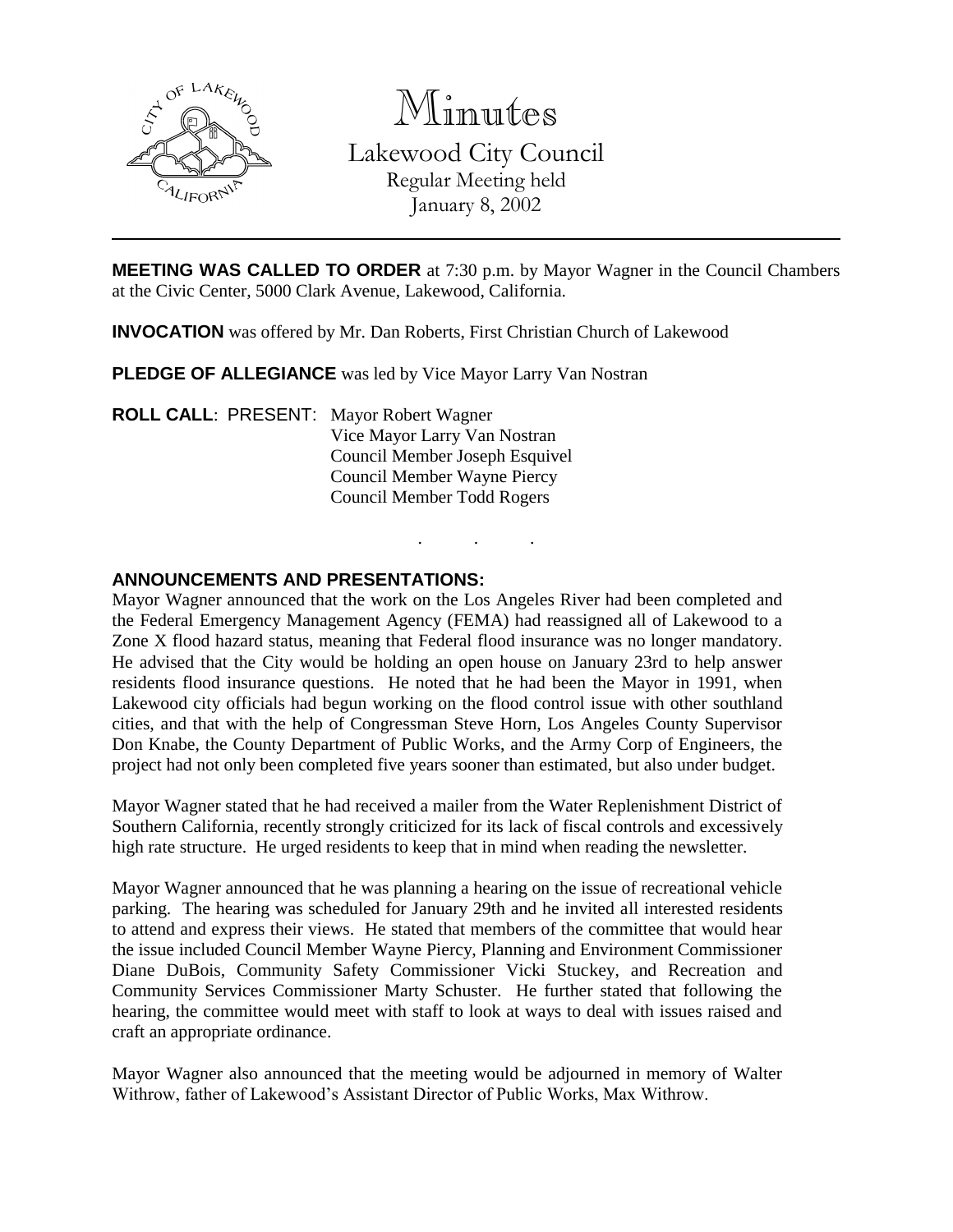#### **ROUTINE ITEMS:**

COUNCIL MEMBER PIERCY MOVED AND COUNCIL MEMBER ESQUIVEL SECONDED TO APPROVE ROUTINE ITEMS 1 THROUGH 8.

- RI-1 Approval of Minutes of the Meeting held December 5, and December 26, 2001
- RI-2 Approval of Personnel Transactions
- RI-3 Approval of Registers of Demands dated December 13, December 20, and December 27, 2001
- RI-4 Approval of Agreement for Council Chamber AV Project Consultant
- RI-5 Approval of Request for Sub-Contractor Substitution for Public Works Project No. 01-5
- RI-6 RESOLUTION NO. 2002-1; A RESOLUTION OF THE CITY COUNCIL OF THE CITY OF LAKEWOOD APPROVING THE APPLICATION FOR GRANT FUNDS FOR THE MAE BOYAR PARK IMPROVEMENTS PROJECT
- RI-7 Approval of Agreement for the Hosting of League of California Cities Grassroots Network Regional Representative
- RI-8 Review of City Investment Policy

UPON ROLL CALL VOTE, THE MOTION WAS APPROVED:

AYES: COUNCIL MEMBERS: Esquivel, Piercy, Van Nostran, Rogers and Wagner NAYS: COUNCIL MEMBERS: None

#### **1.1 • REGULATION OF INTERNET ACCESS STUDIOS**

Community Development Director Chuck Ebner gave a brief oral presentation based on the memorandum in the agenda and stated a new business that had begun to appear was the internet access studio, where, for a fee, customers were provided with computers to access the Internet. Since that type of business tended to cater to youth, there was a potential for nuisance activity in and around the business. He noted that there was currently one such business located in the City of Lakewood. Staff had determined that the Municipal Code did not adequately address this type of use and the Planning and Environment Commission had studied appropriate standards and requirements. The recommendations included requiring a conditional use permit, requiring the presence of an adult attendant at all times, and prohibiting the presence of minors on LBUSD school days. He noted that businesses that provided internet access as an incidental use, less than ten percent of their total floor space, would be exempt from the proposed ordinance. It was the recommendation of the Planning and Environment Commission that the City Council introduce Ordinance No. 2002-1.

. . .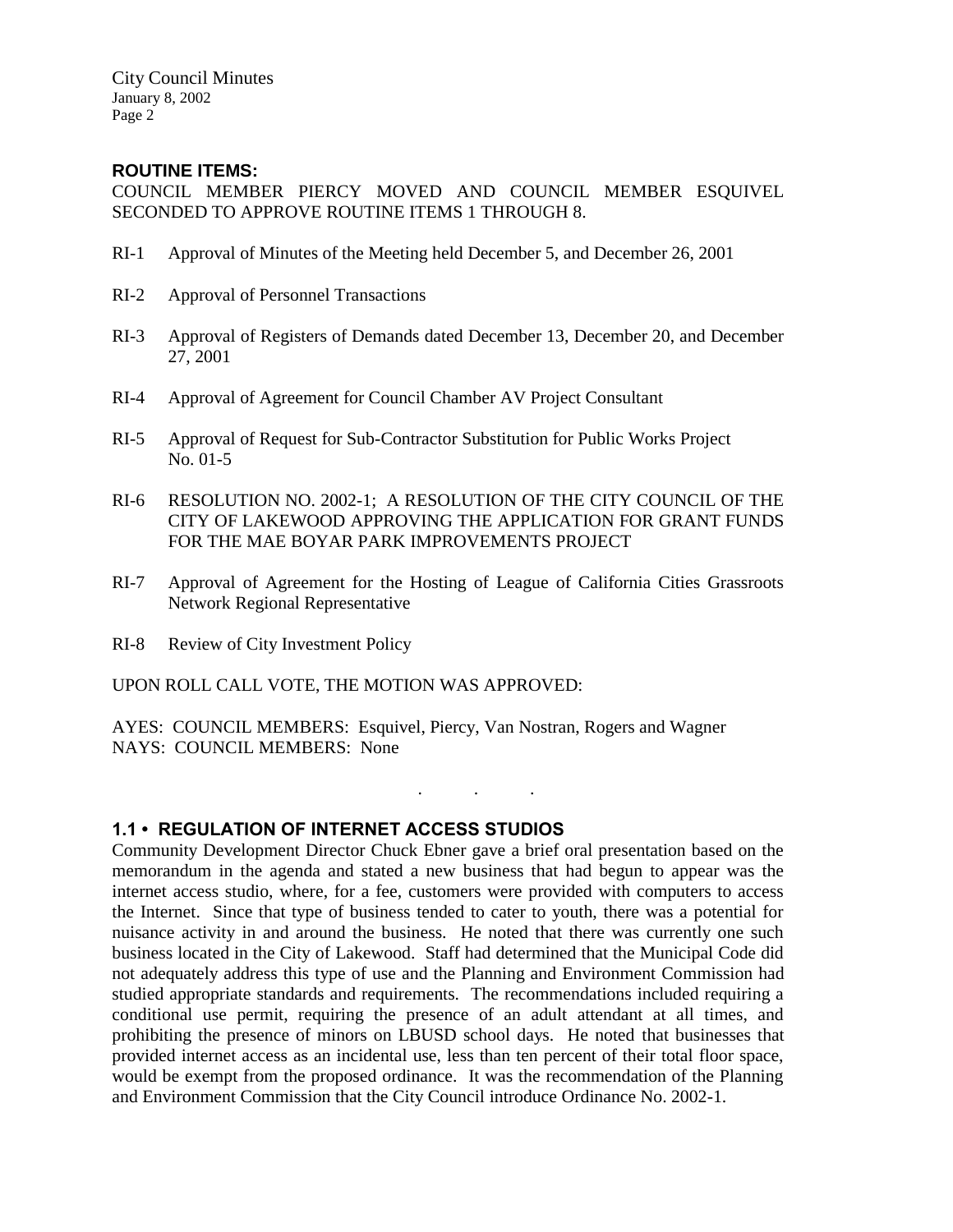### **1.1 • REGULATION OF INTERNET ACCESS STUDIOS** - Continued ORDINANCE NO. 2002-1; AN ORDINANCE OF THE CITY COUNCIL OF THE CITY OF LAKEWOOD AMENDING THE MUNICIPAL CODE REGULATING INTERNET ACCESS STUDIOS

Council Member Piercy inquired about the use of Long Beach Unified School District school days as the standard when the existing internet access studio was located in the ABC Unified School District. City Attorney John S. Todd advised that the use of LBUSD school days was really just a point of reference since it would be too complex to adapt for all of the separate districts in Lakewood. He also advised that LBUSD had been used in the Municipal Code previously in reference to the coin-operated amusement device regulations.

Council Member Rogers stated that although he agreed with the requirements of the ordinance, he would also like to see regulations that would protect minors from viewing ageinappropriate material on the internet. The City Attorney stated that the City was pre-empted by Federal law in the regulation of what may be viewed. He noted, however, that the City could craft an ordinance that would put parental controls in place.

Mayor Wagner opened the public hearing at 7:49 p.m. and called for anyone in the audience wishing to address the City Council on this matter.

Maysoun Fletcher, Newport Beach, stated she was representing Click PC, located at 11812 Centralia Street, Lakewood. She confirmed that they were familiar with the conditions proposed by the Planning and Environment Commission and agreed with them. She noted that the majority of their customers were children who came to play games at high speed, that there was always adult supervision provided and that they had not experienced any problems with children attempting to access inappropriate web sites.

Council Member Piercy stated that he had visited the Click PC site and that it looked very much like a game arcade and appeared to be well supervised.

The City Attorney noted that even Click PC, as an existing business, would be required to obtain a conditional use permit and that any necessary, additional conditions could be imposed by the Planning and Environment Commission.

VICE MAYOR VAN NOSTRAN MOVED AND COUNCIL MEMBER PIERCY SECONDED TO CLOSE THE PUBLIC HEARING. UPON ROLL CALL VOTE, THE MOTION WAS APPROVED:

AYES: COUNCIL MEMBERS: Esquivel, Piercy, Van Nostran, Rogers and Wagner NAYS: COUNCIL MEMBERS: None

VICE MAYOR VAN NOSTRAN MOVED AND COUNCIL MEMBER ROGERS SECONDED TO INTRODUCE ORDINANCE NO. 2002-1 AND APPROVE THE ACCOMPANYING NEGATIVE DECLARATION.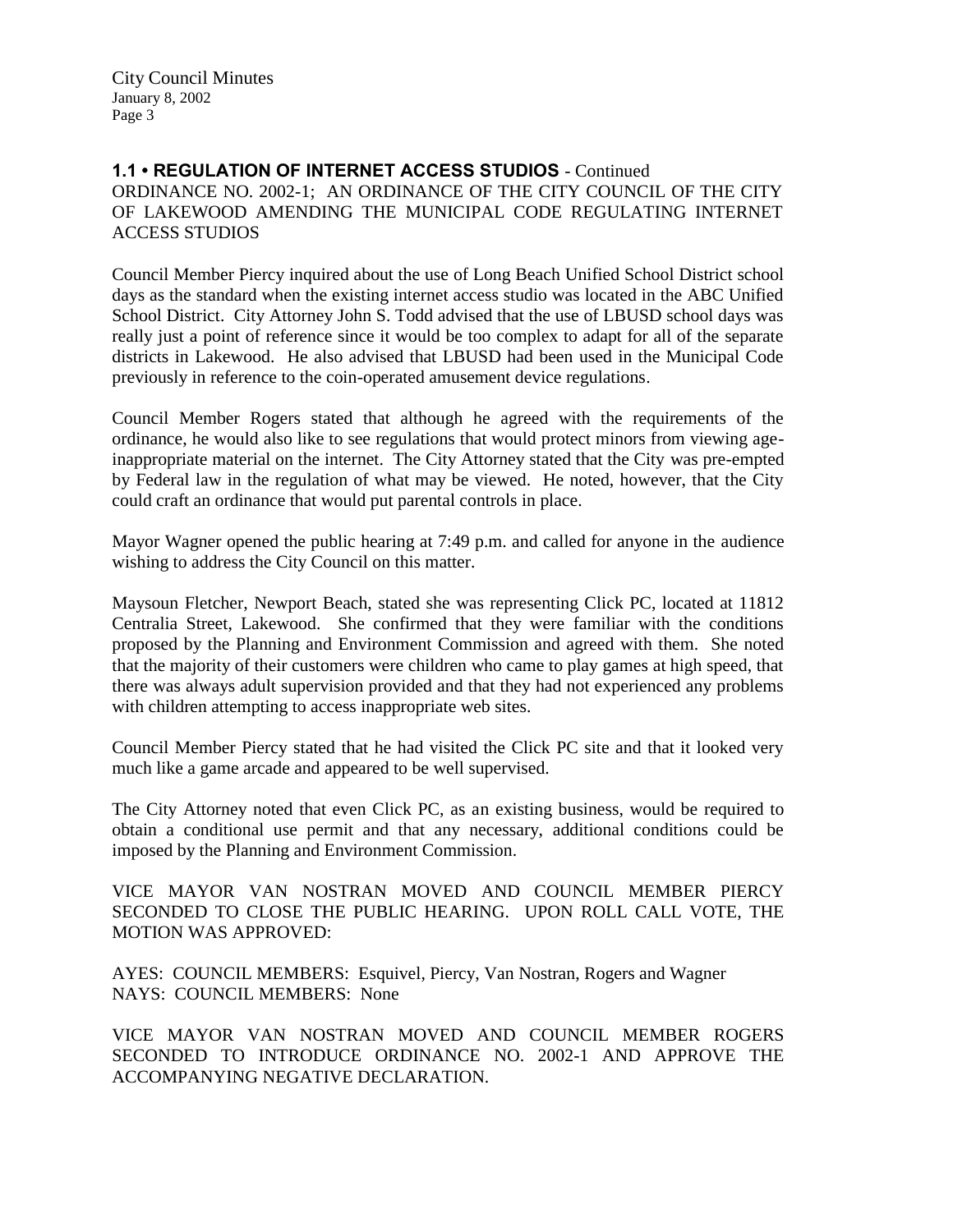**1.1 • REGULATION OF INTERNET ACCESS STUDIOS** - Continued UPON ROLL CALL VOTE, THE MOTION WAS APPROVED:

AYES: COUNCIL MEMBERS: Esquivel, Piercy, Van Nostran, Rogers and Wagner NAYS: COUNCIL MEMBERS: None

# **2.1 • STORAGE USES IN THE M-2 ZONE**

The Director of Community Development reported that the proposed ordinance to regulate open storage in the M-2 zone had been introduced at the City Council's last meeting and was presented at this time for second reading and adoption.

. . .

ORDINANCE NO. 2001-7; AN ORDINANCE OF THE CITY COUNCIL OF THE CITY OF LAKEWOOD AMENDING THE LAKEWOOD ZONING ORDINANCE AND THE MUNICIPAL CODE PERTAINING TO STORAGE AND OPEN AREAS AND SHIPPING CONTAINERS IN THE M-2 (HEAVY MANUFACTURING) ZONE was read by title by the City Clerk.

VICE MAYOR VAN NOSTRAN MOVED AND COUNCIL MEMBER ROGERS SECONDED TO WAIVE FURTHER READING OF ORDINANCE NO. 2001-7. UPON ROLL CALL VOTE, THE MOTION WAS APPROVED:

AYES: COUNCIL MEMBERS: Esquivel, Piercy, Van Nostran, Rogers and Wagner NAYS: COUNCIL MEMBERS: None

VICE MAYOR VAN NOSTRAN MOVED AND COUNCIL MEMBER PIERCY SECONDED TO ADOPT ORDINANCE NO. 2001-7. UPON ROLL CALL VOTE, THE MOTION WAS APPROVED:

AYES: COUNCIL MEMBERS: Esquivel, Piercy, Van Nostran, Rogers and Wagner NAYS: COUNCIL MEMBERS: None

## **3.1 • HOUSING ANALYSIS AGREEMENT WITH COTTON BRIDGES ASSOCIATES**

. . .

The Community Development Director gave a brief oral presentation based on the memorandum in the agenda packet and reported that all recipients of Community Development Block Grant Funds, such as the City, were required by the Department of Housing and Urban Development to conduct an analysis of fair housing choice. Staff had issued requests for proposals and had selected the proposal of Cotton Bridges Associates as having the most experience and expertise in conducting and preparing such studies. It was the recommendation of staff that the City Council appropriate \$19,830 of Program Income Funds to conduct a housing analysis and authorize the execution of an agreement with Cotton Bridges Associates in an amount not to exceed \$19,830.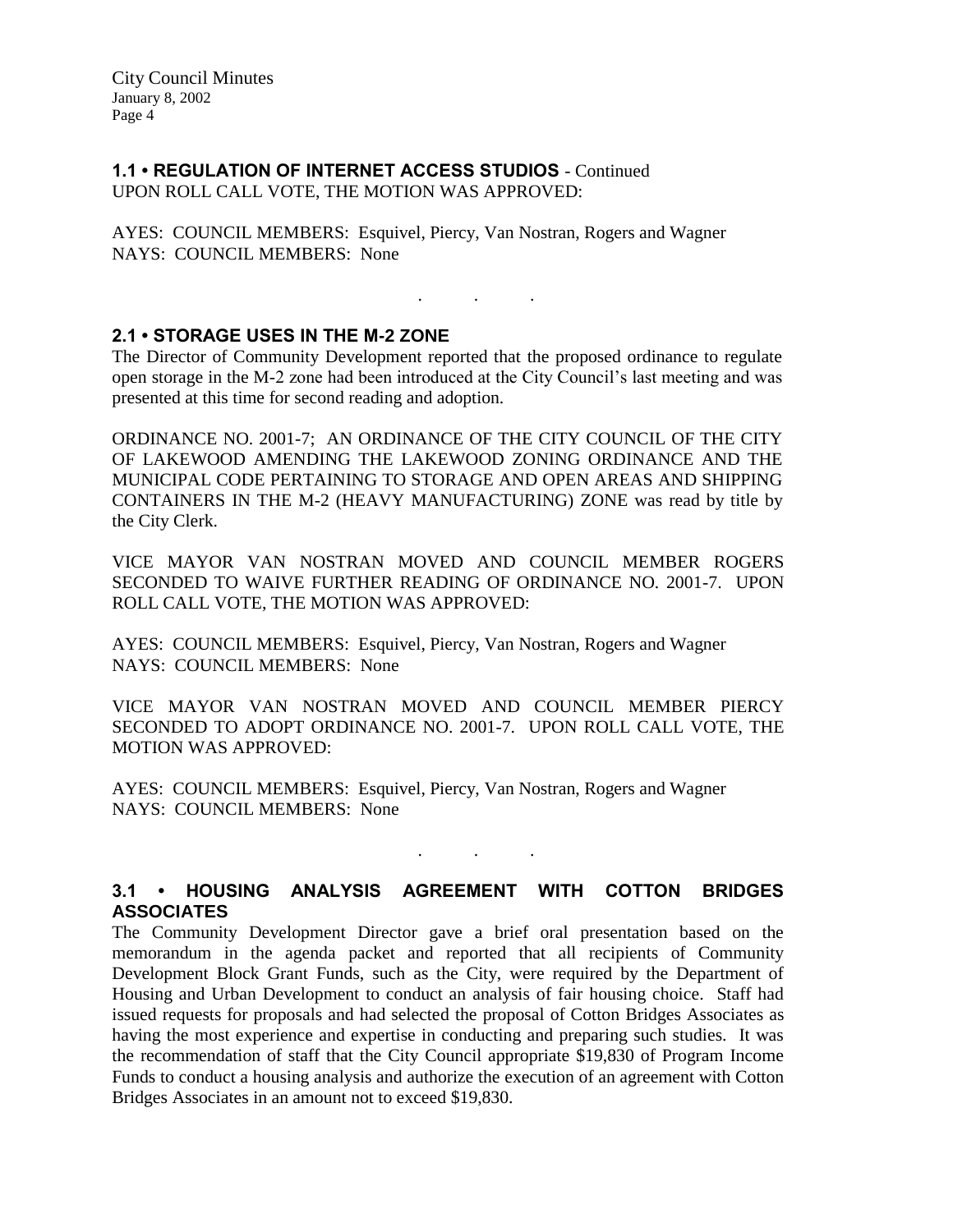### **3.1 • HOUSING ANALYSIS AGREEMENT WITH COTTON BRIDGES ASSOCIATES** - Continued

COUNCIL MEMBER PIERCY MOVED AND COUNCIL MEMBER ESQUIVEL SECONDED TO APPROVE STAFF'S RECOMMENDATION. UPON ROLL CALL VOTE, THE MOTION WAS APPROVED:

. . .

AYES: COUNCIL MEMBERS: Esquivel, Piercy, Van Nostran, Rogers and Wagner NAYS: COUNCIL MEMBERS: None

#### **3.2 • STATUS REPORT ON LACDA LETTER OF MAP REVISION**

The Community Development Director displayed slides and gave a brief oral presentation based on the memorandum in the agenda packet stating the Los Angeles County Drainage Area (LACDA) Project had been completed and a formal application for a Letter of Map Revision (LOMR) had been submitted to FEMA for approval. He provided a history of the project noting that the Los Angeles River had been found to be incapable of handling the flows of a one hundred year flood. Area cities had come together to form the LACDA Alliance in 1991 and had been successful in having Congress adopt legislation providing a new flood zone designation, had gained the support of Federal representatives to include adequate funding for the project in the President's budget each year, and had fought off efforts of several environmental groups to return the Los Angeles River to its natural state, a move that would have exposed thousands of residents to extreme flood danger. He reviewed the plans for advising Lakewood residents of the lifting of the Federal flood insurance requirements, including a workshop for lenders and insurance agents, a postcard to be mailed to all of the 8300+ properties in Lakewood that were within the flood zone to invite them to an open house on January 23rd; a flood insurance hotline to answer resident's questions; an information kit mailing; and an advertisement to run in the *Lakewood Community News* on February 1st.

Council Member Esquivel asked about the response of lenders and insurance agents to the January 10th meeting. Assistant City Manager Michael Stover responded by stating that staff had already received fifty attendance confirmations.

Responding to a further question from Council Member Esquivel, Mr. Ebner stated that although the January 23rd open house was intended for Lakewood residents, space would be made available for residents from other cities and that FEMA and L. A. County would also be present to answer questions.

Council Member Piercy expressed his appreciation to Mr. Ebner and his staff for all their hard work on this issue.

Mayor Wagner stated that the dramatic results, including the cost savings and early completion, were a testimonial of cities working effectively together could accomplish.